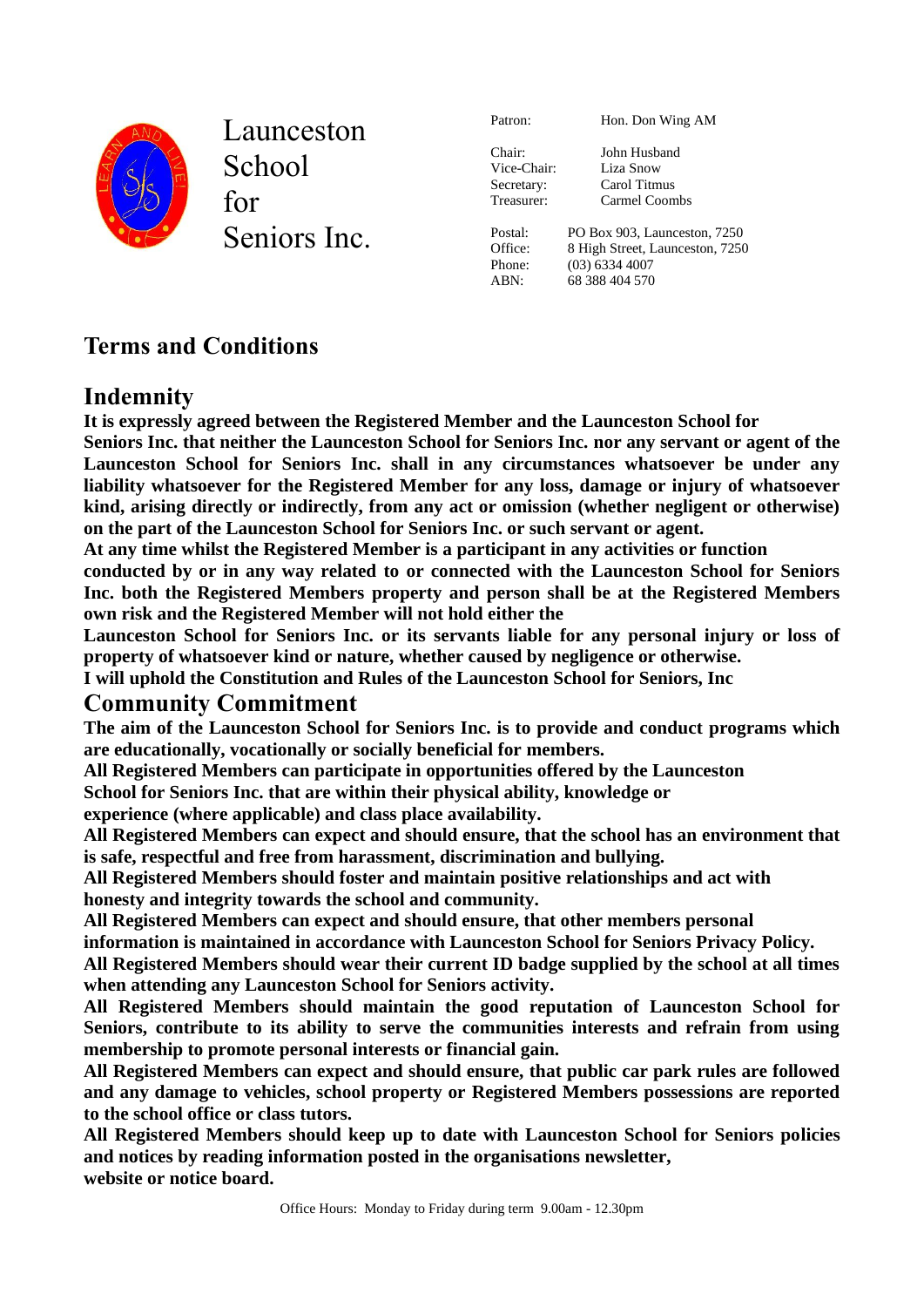## **Covid Safety Plan**

**Risk**

**• All Registered Members of Launceston School for Seniors Inc. (LSS) have been advised of their responsibilities in the COVID Safety Plan via the school newsletter through email or post. The plan is also available on the School Website.**

**• Signs are displayed around the school advising of risk control requirements.**

**• Face Masks are not mandatory, but members are encouraged to wear them if they feel more comfortable doing**

**• Ventilation must be provided via open door/window in each room.**

**• To reduce risk, limiting the number of people in rooms and the school in general, has been implemented. So.**

**• Registered Members who have symptoms of cold or flu, have been in contact with anyone testing positive to COVID-19, have been in a COVID Hotspot in the past 7 days or are subject to isolation requirements will be restricted from attending the school.**

**• Some classes are subject to Vaccination requirement. These classes will be advised during Registration process.** 

**• Registered Members can have drinks and use the microwave oven in the Common room and Art room but social distancing protocols must be observed. Hot water and milk will be available at the school. Registered Members must provide their own cups, spoons and dry ingredients. One way traffic only must be observed between sink and bench. Paper towels will be provided.**

**• Registered Members must always follow the instructions of tutors during the class and leave the room if required.**

**• Sanitiser is available for Registered Members who are required to touch light switches, door handles etc.** 

**• Registered Members must proceed directly to the next available chair and restrict the amount of passing traffic.**

**• Only two Tutors / Registered Members are to visit the office at any one time and not pass the doorway unless invited. Other Registered Members wishing to visit must wait outside the building until the hallway is clear.**

#### **Cleaning**

**• The school buildings are cleaned nightly by contract cleaners in line with protocols stated in the Launceston Library COVID Safety Plan for the High Street facility.**

**• The Launceston Library COVID Safety Plan is available in the office if WorkSafe or other authorities require it.**

**• The site's cleaning procedure includes appropriate provision for regular cleaning of any toilets available to members.**

**• Processes are in place to ensure sanitiser and disinfectant wipes are available in all classrooms.**

**• It is every Registered Member's responsibility to clean the table and chair they occupy in the classroom before and after use.**

**• Computers, photocopier and other frequently used surfaces must be cleaned before use. Hygiene**

**All tutors are aware that persons who are unwell or subject to an isolation order must not enter the premises or must leave the premises as soon as symptoms are identified.**

**• Registered Members will be asked to leave the premises if they display symptoms of COVID-19.**

**• Signs are in place to remind Registered Members of appropriate hygiene requirements.**

**• Hand sanitisers are available at the main door, the common room, outside room 1 and outside the office. Sanitiser Wipes are available in all rooms.**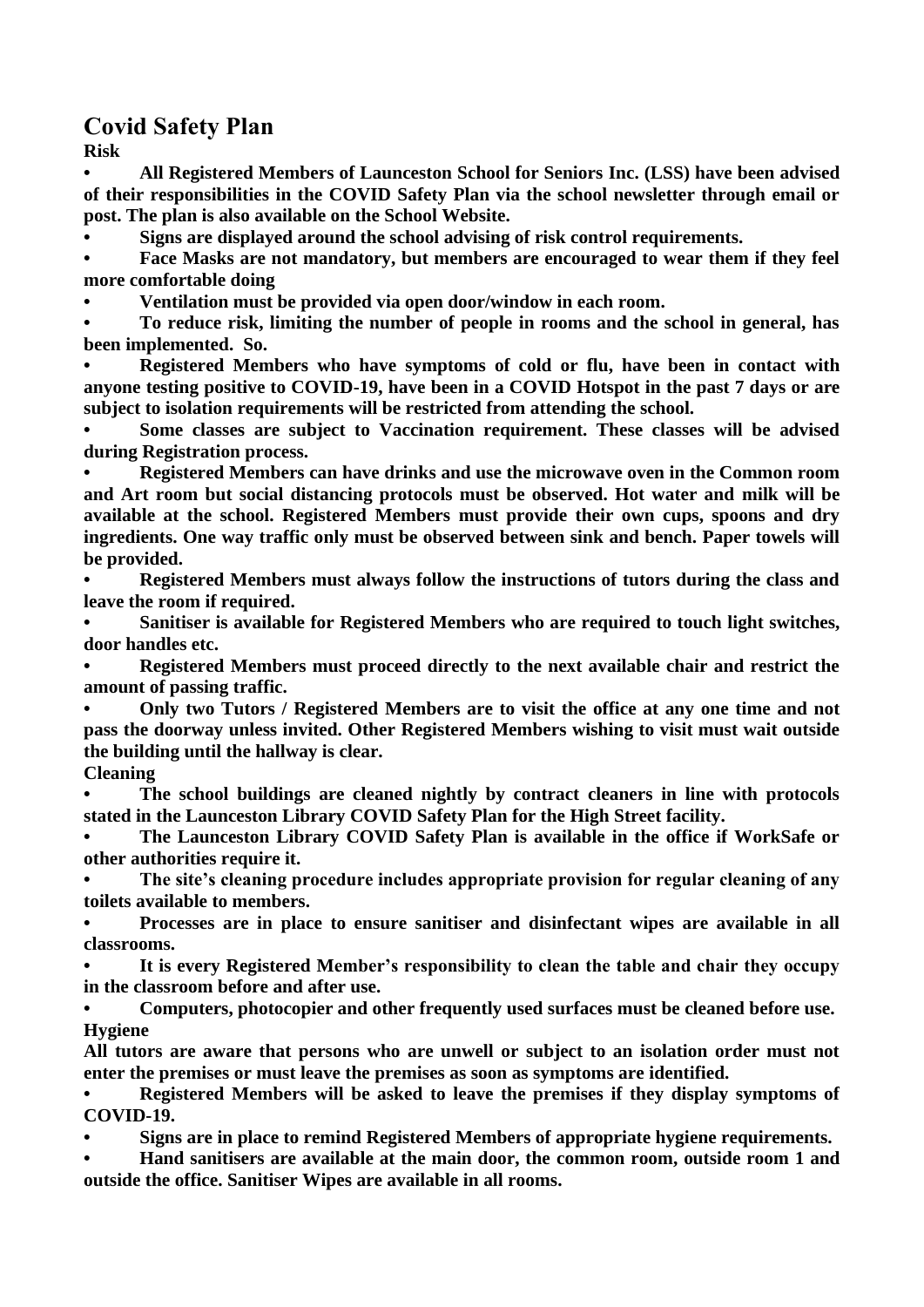**• Face Masks must be worn indoors in line with Tas Health protocols.** 

**• Personal sanitiser bottles are available in rooms for use after touching door handles, light switches etc.** 

**• Soap is available in the toilets for use when using the facilities. Waiting for cubicles is only permitted in the hallway outside and social distancing must be observed.** 

**Physical Distancing**

**• Signs are in place to encourage physical distancing.**

**• 2 Registered Members can sit at each table while classes are in progress. There will be 9 class tables in rooms 2,3.4 and the art room. 7 class tables in room 1** 

**• When not seated social distancing must be maintained.**

**• When moving about in the classroom where it is not be possible to maintain 1.5 metres distance Registered Members must move past other Registered Members as quickly as possible.**

**• If more than one Registered Member is waiting for admittance to a room, they must maintain physical distancing.**

**• Workers or office staff must knock on the door without entering the classroom and the tutor or class co-ordinator must move outside the room to converse.**

**Track and Trace**

**• Tutors or class co-ordinators must ensure they have a current class list before commencing each class.**

**• Tutors or class co-ordinators must call the class list to confirm who attends each class.**

**• Classes using guest speakers must include speakers on class list.**

**• There must be no more than 18 people in room 2,3,4 and the art room, 14 in room 1 and 45 in the halls at Invermay and Mayfield.**

**• If space permits, Registered Members not on the class list may attend a class but their name must be added to the list for that class.**

**• The completed class list must be left in the box provided on the table outside the office at the end of each class to be copied and held on record. The class lists can be retrieved from the same location prior to the next class. These records will be available to WorkSafe or other authorities on request.**

**• Classes conducted at venues other than High Street should email their class lists to admin@lss.org.au as soon as possible after their class.**

**COVID-19 Incident**

**• Should a Registered Member suddenly feel unwell they must immediately go home and contact their doctor.**

**• If the Registered Member is unable to drive home the tutor or office staff must call an ambulance using the telephone on the kitchen / foyer wall.**

**• The tutor must alert the office immediately or, if the office is closed, call the Chair, John Husband on 0419 130 778 or** 

**Vice-Chair, Liza Snow on 0420 501 562.**

**• The member must notify Launceston School for Seniors Inc. as soon as possible regarding the outcome of their test.**

**• Other members that have been in contact must go home immediately and self-isolate until contacted by office staff or appropriate authorities.** 

**• The Chair / Vice-Chair will inform Shelley DeCesare / Tanya Atkinson at Launceston Library on 6777 2446 and Public Health on 1800 671 738 if a positive test is notified.**

**The Launceston School for Seniors Inc. will always act on advice from the Tasmanian Health Department.**